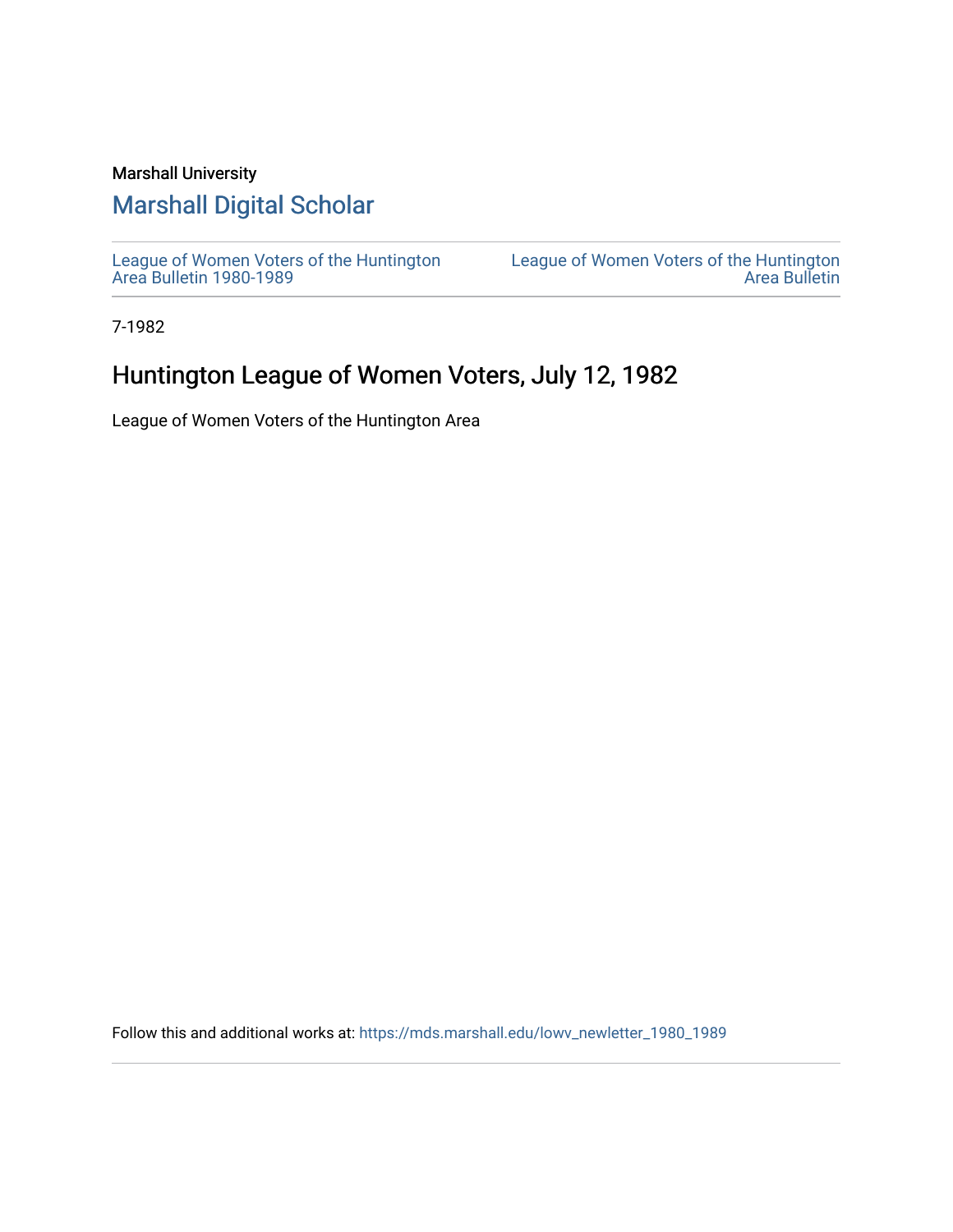

*K W*

# **HUNTINGTON AREA LEAGUE** OF WOMEN VOTERS

**. July 12, 1982 '**

**MESSAGE FROM'THE PRESIDENT / '** . **\**

This BULLETIN is a must for summer reading. Pour yourself a tall, cool one and relak with the latest league news....

It has been less than 5 months since I assumed the office/of president. The position continues to be a true learning experience and I have valued the opportunities I've had to meet so many other League members at the local, state, and national levels and to work on League activities. Our Huntington membership is **rich in experience and enthusiasm: you are proving to be great supporters, teachers** ALSO, I welcome our new members. We need you - your ideas, your points of view. All of us have been new members at one time and you'd be surprised how easy it is (and how exciting) to dig right in and get involved. Case in point: 'I joined League shortly after moving to Huntington in the Fall of 1980!

We move into a new League year with a wide variety of options for involvement by local members. SAmong them: a new national study on security and defense; a new national concurrence on reproductive rights; state studies on education and. taxation; voter service and election monitoring activities; and a super new, **nationally-spearheaded membership campaign -- just to name a few things that the** League of Women Voters is up to. Believe me, there is something for everyone.

Without diminishing the importance of our work on issues and our service activities, Margaret Gerke and I will be urging our Huntington League to throw extra energy into Membership, Finance, and Public Relations. These three administrative areas are absolutely essential to our organization's success.

Remember, THE<sup>\</sup>LEAGUE MAKES A DIFFERENCE!

 $\lambda$ 

**^ Linda Ros^e, 523-4475 ^**

- *''*

*(*

STATE COUNCIL REPORT

Forty-five delegates, visitors, and 1 national board member attended the LWVWV State Council meeting April 30 - May 1 in North Bend State Park. Margaret Gerke and Linda Rowe represented Huntington. The major purpose of the State Council was to assess the work that has taken place during the first year of the biennium and give direction to the state board concerning program, method of work and budget for the remainder of the biennium. Among\the plans developed and approved were:

| المتألف والرازي المتعجب فاستفقفها |                              | The second compared with a proportion of the compared with a second compared with the second second second second second second second second second second second second second second second second second second second sec |
|-----------------------------------|------------------------------|--------------------------------------------------------------------------------------------------------------------------------------------------------------------------------------------------------------------------------|
| Linda Rowe, President             | Lila Thompson, Treasurer     | Margaret Gerke, Editor                                                                                                                                                                                                         |
| 1007 Chesapcake Court             | 2738 Washington Blvd.        | 1805 Wiltshire Blyd.                                                                                                                                                                                                           |
| Huntington, WV                    | $25701$ Huntington, WV 25705 | Huntington, WV 25701                                                                                                                                                                                                           |
| $-523 - 4475$                     | $-522 - 3792$                | 529-4345                                                                                                                                                                                                                       |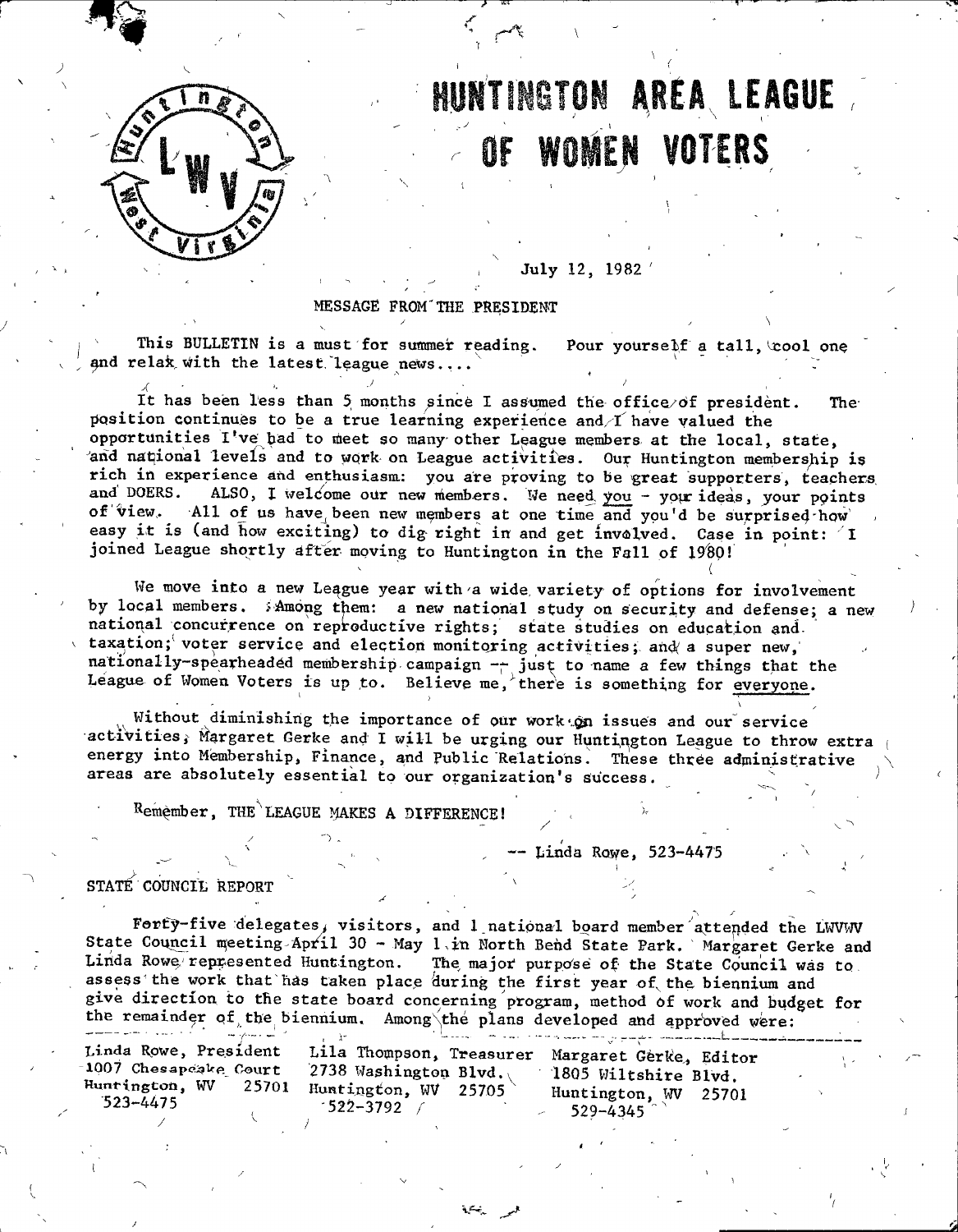STATE COUNCIL REPORT (cont.d)

\*Teacher Certification & Evaluation. Consensus deadline Décember 1. 1982. \*State Transportation. Mini-survey deadline January 1, 1983. \*Taxation and Finance. Consensus on next phase Fall 1983. \*Update units on Juvenile Services and International Relations.

#### Action

\*Action for passage of the Fair Educational Opportunity Amendment - majority vote (WV legislature).

\*Action in EQ areas - Clean Air, Clean Water, Hazardous and Solid Wastes \*Action in Land Use for the establishment of the Canaan Valley Wildlife refuge and for support of the Cranberry Wilderness concept.

\*Action to encourage citizen participation in the Block Grant process with close monitoring of Block Grant impacts on social programs. \*Action to achieve N.C. Voting Rights Amendment ratification

#### \*SPECIAL EMPHASIS WILL BE PLACED-ON MEMBERSHIP

PLUS: A LWWW Impact on Issues containing consensus positions, the history of their development, and criteria for action will be published to aid members in  $\ell$ their work and to educate the public about League activities. Other educational activities wifl include the continued use of LWWW public radio commentaries, publication of an updated YOU AND YOUR VOTE IN WV, distribution of the newly published POLITICAL PARTIES IN WV flyer, and continuation of the traditional Voters Service and Legislative activities.

#### NATIONAL CONVENTION REPORT

If you haven't received it, yet, stand by that mailbox and be ready for the July National VOTER, which will be a special convention issue. Meanwhile, here, from your delegate, Linda Rowe, is a brief summary of what went on in Houston in May:

\*Endorsed a nationwide membership campaign to be held Sept. 11 thru Oct. 9. Changes in membership oriented bylays will allow individuals to join at all levels. Those joining at the national level will be referred to the appropriate state or local League.

\*Added a National Security study to "Evaluate U.S. national security policies and their impact on our domestic programs and our relationship with other nations. Begin study in Spring 1983.

\*Requested concurrence with the Leagues of N.J. and Mass. on the consensus position: "The Laague of Women Voters of the United States believes that public policy in a pluralistic society must affirm the constitutional right of privacy of the individual  $t\alpha$  make reproductive choices." (More on what Concurrence is in later issue). Postmark Reporting Deadline Jan. 3, 1983.

\*Approved \$12p ermember payment for the years 1982-84. In other words, another dollar of your dues will now go to the national offices to cover / costs.

\*Began a petition drive against Tuition Tax Credits and approved many action motions.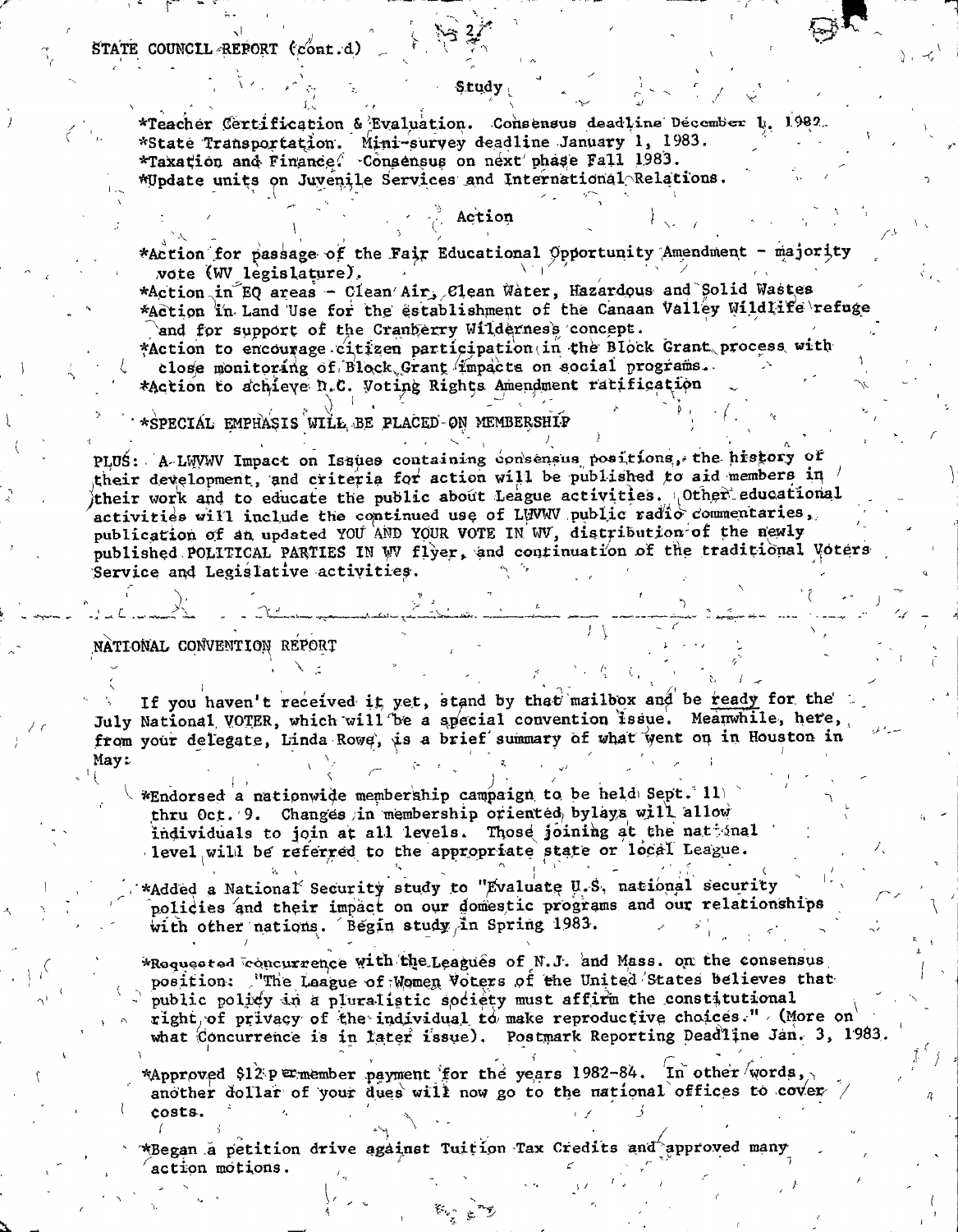\*Elected Officers and Directors for 1982-84. New president of LWVUS is West Virginia-born Dorothy S. Ridings of Louisville, KY. Dot Ridings is the sister of WV delegate Lyle Sattes (D-Kanawha).

The debates were spirited, the speeches (by Ruth Hinerfeld, Dot Ridings, U.S. Senator Bob Dole, columnist Ellen Goodman) varied and provocative. There were workshops, caucuses, and much more than could possibly be crammed in here. The "sense" of the convention: League is changing, moving with the times and the ever-growing sphere of influence of American women. The grassroots nature of the organization and the importance of local-level activity was reaffirmed.  $It's$ the best time yet to be in the League of Women Voters!

 $--$  Linda Rowe,  $523-4475$ 

NEW BOARD APPOINTMENTS AND COMMITTEE CHAIRS

| Nominating Committee--------------------------Beth Bauserman |  |  |
|--------------------------------------------------------------|--|--|
| Membership---------------------------------Fran Schmitt      |  |  |
|                                                              |  |  |
|                                                              |  |  |
|                                                              |  |  |
|                                                              |  |  |

#### VOTING RIGHTS ACT PASSES U.S. SENATE!

League members throughout the country worked long and hard for passage of the bill to extend the voting rights act  $\lambda$  and with success! All of you who wrote or called to support this bill should be proud of your efforts. The LEAGUE MAKES A DIFFERENCE!

#### **NEW CONSULTANT**

The new state board consultant assigned to our Huntington league is Karen Lukens of Charleston. Karen holds the Education portfolio for LWVWV and is an experienced and knowledgeable League member. We welcome her assistance.

#### TAXATION AND FINANCE CONSENSUS

The results of the consensus process on Inheritance and Personal Taxes have been reported by state Taxation chair, Lois Kauffelt:

"The League of Women Voters of West Virginia supports the continued use of state inheritance tax rather than an estate tax and supports a larger exemption for surviving spouses to be offset by general rate increases."

"The League of Women Voters of West Virginia supports the continued use of the current progressive personal income tax and supports the continued use of the current size of the West Virginia standard deduction."

The next phase of the Tax study will focus on sales taxes, with consensus due in the Fall of 1983.

#### CONGRATULATIONS

To Martha Woodward who was elected to the Cabell County Board of Education and to Betty Barrett and Betsy Broh who have accepted positions on the Huntington City Council's Charter study committee......To Frances Roberts-Buchanan who was chosen social worker of the year by the National Association for Social Workers and to Ruth Sullivan who has just been hamed an outstanding West Virginian by the Governor. for her work with the developmentally disabled.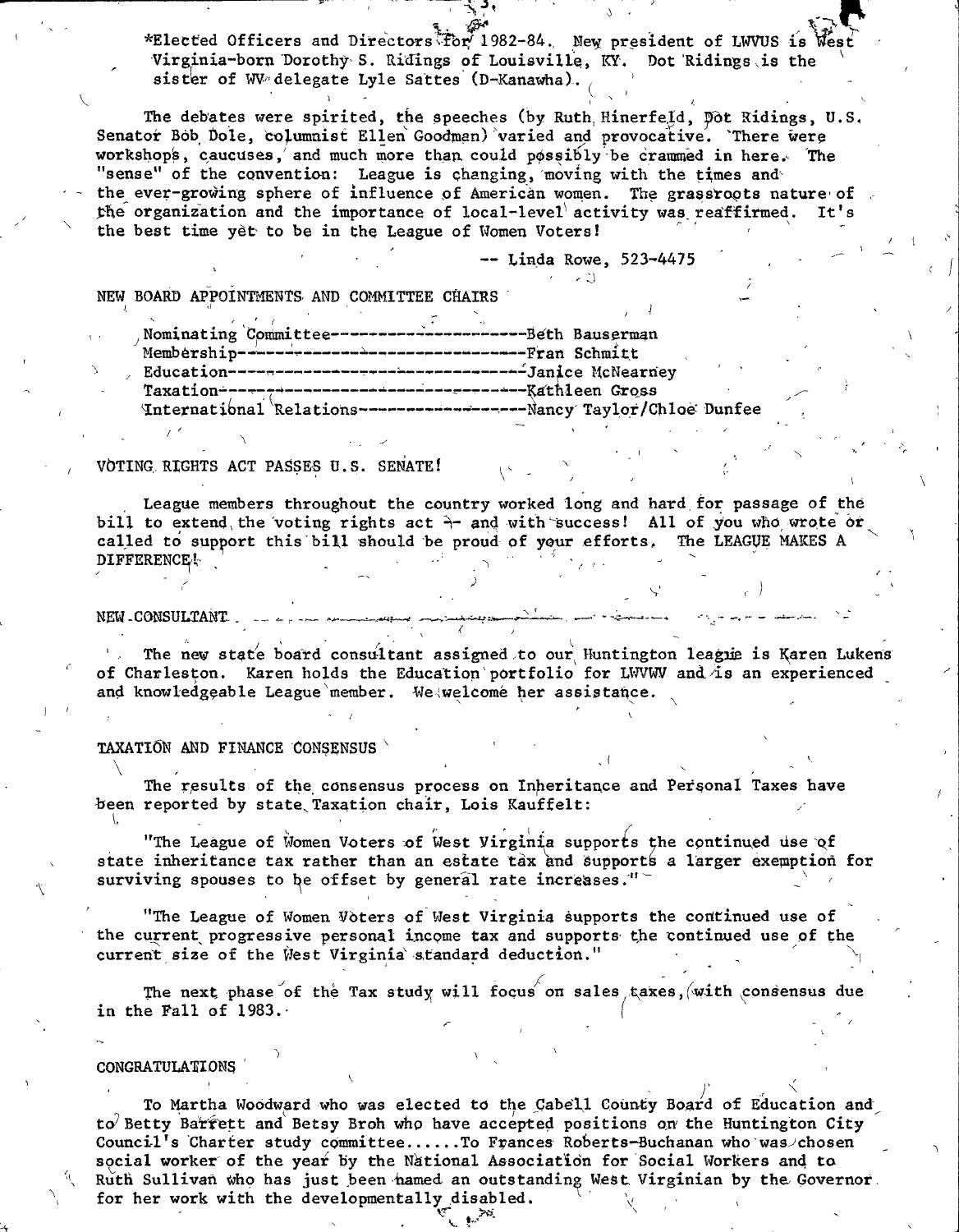### IN APPRECIATION

During a very difficult period for me, I was helped, supported and comforted by so many of you with your calls, rides, eympathy and memorials.

My usual news release, is "dues are due"--that still holds true for "delinquents"--but I will put that aside this time to say a very sincere thank-you for being such thoughtful friends.

**Lila Thompson** 

#### TRANSPORTATION MINI-SURVEY

Each local league in WV has been asked to complete a transportation mini-survey by January 1, 1983. The purpose is to gather information about public transportation in WV in an attempt to see what WV's needs are and how wall they are being met. League already has a national consensus position favoring public transportation. This should be a most interesting project for the Huntington League -- the recent election made it obvious that transportation is important to our community. Martha Woodward has agreed to coordinate the mini-survey. If you would like more information, call Martha at 525-7404 or Linda Rowe at 523-4475.

ERA WILL NOT BE FORGOTTEN!

"Our membership most emphatically does not believe the struggle for an equal rights amendment will end with this June 30th deadline or that ERA will fade quietly away. The League of Women Voters is used to long struggles, having been founded in 1920 at the end of the successful 72-year struggle to gain women's suffrage.<sup>1</sup> : : : so' begins LWVUS president on the future of the struggle to ensure equal rights for men.

#### MEMBERSHIP

Preliminary work on the 1982 membership campaign, "Action Packed Politics", has begun. This exciting campaign, complete with buttons, posters, flyers and radio spots is part of a nationwide effort. A goal of a minimum 10% increase in membership with financial incentives to local Leagues wh go beyond the minimum 10%.

 $\sim$  Betsy Broh, Martha Loyd, Carol Taylor and Fran Schmitt will be brainstorming for names of potential members on July 28th at the home of Betsy Broh. Who do you know who has recently moved to the area or have lived here awhile and would like to learn more about our community and government? ' all Frannie Schmitt, Membership Chair, at  $522\neg9680$ .

AND WELCOME TO NEW MEMBERS:

Connie Neuner (Mrs. John 14 Honeysuckle Lane Huntington, WV  $25701$  $523 - 0739$ 

Brenda Waugh (Mrs. Roger) Route 2, 6022 Miller Road Huntington, WV 25702 736–7207

Nora Dolmetsch 5480 W. Shawnee Drive Huntington, WV 25705  $736 - 2542$ 

Montserrat Chambers  $1105$  10th Avenue, Huntington, WV 25701 523-8419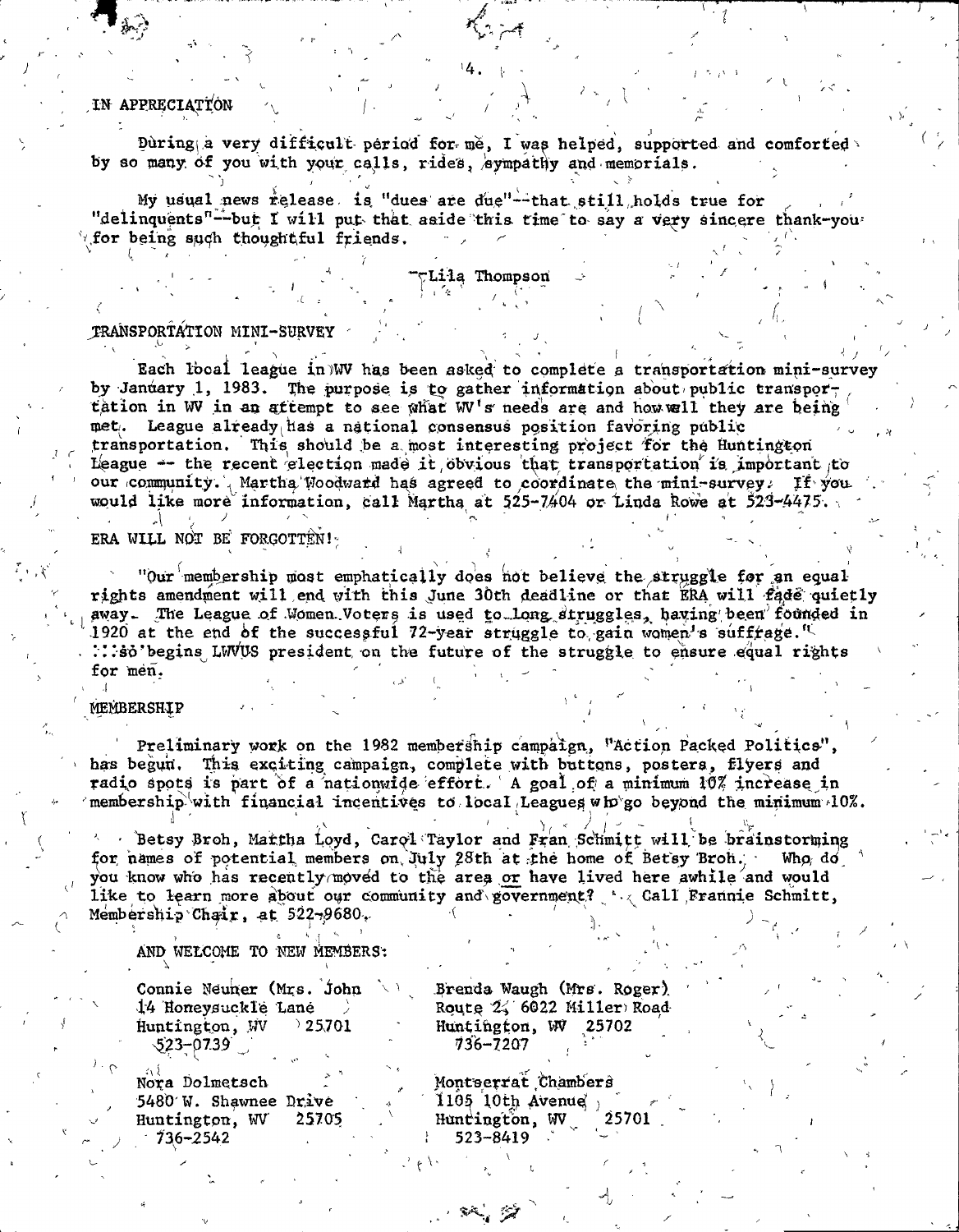#### VOTERS SERVICE COMMITT

**Primary.** Our Committee was very active and visible in many areas preparing for June

HELEN GIBBINS prepared a flyer on the political parties which was distributed, to the Republican and Democratic parties as well as other outlets such as the libraries.

**5.**

 $\mathcal{L}$  -  $\mathcal{V}$ 

HELEN also wrote a flyer detailing the excess levy provisions. Both publications filled a strong need and were responsible for many of the compliments the League received about our Voters Service activities.

I have a great many people to thank for their extensive parricipation in many **areas:**  $\cup$  **i**  $\cup$  **i**  $\cup$  **i**  $\cup$  **i**  $\cup$  **i**  $\cup$  **i**  $\cup$  **i**  $\cup$  **i**  $\cup$  **i**  $\cup$  **i**  $\cup$  **i**  $\cup$  **i**  $\cup$  **i**  $\cup$  **i**  $\cup$  **i**  $\cup$  **i**  $\cup$  **i**  $\cup$  **i**  $\cup$  **i**  $\cup$  **i**  $\cup$  **i**  $\cup$  **i**  $\cup$  **i**  $\cup$  **' . \ '**

NEWSPAPERS -- CAROL TAYLOR wrote three very good letters to the editor on registration, absentee voting, and the Call-In.

Once again, We "tock over" the May 30 Focus section with our VOTERS GUIDE. We are fortunate that the HERALD-DISPATCH, DON HATFIELD and FRAN ALLRED, are so receptive to the need of the community for such a presentation, and allow this at no cost to the League. Our full page plus two part-pages allowed candidates for West Virginia Our full page plus two part-pages allowed candidates for West Virginia House and Senate, Board of Education and county commission from Cabell and Wayne Counties, to answer two very tough questions and give biographical information.

RADIO: Jean George contacted many of the area stations for public service announcements on registration, absentee ballots<sup>/</sup>and VOTE, which we supplied. Linda Rowe was called to do an interview on WWHY.

TELEVISION<sub>.</sub> - The big show was a candidate's meeting on- WSAZ, with the five candidates for Cabell's Board of Education. From outside reports as well as League members comments, the show was a gyeatrsuccess. , Organized by JANICE McNEARNEY and CONNIE NEUNER, it/featured an audience from other organizations. KATHLEEN GROSS was an excellent moderator. We appreciate the interest of MICKEY CURRY of WSAZ who also helped with the public service announcements done by JANICE McWEARNEY and BETTY **BARRETT.** ' JANICE also did a noon interview on sWSAZ.

We were very visible on WOWK, where LEO MacCOURTNEY and PAUL DICKER have been extremely helpful for many years. Linda Rowe did a public service announcements which were spotted in ideal locations.

**■ \ 1 ' ' ' ' ^ ■**

**f**

We did a series of Action Newsmaker interviews for the 6 weeks prior to the Primary. This is a 10-minute program every morning at 6:50. DIANE COE did  $\cdots$ **.most o f the scheduling w for the League ftiembers, xdio included HELEN GIBBfNS on the** political party committees, LINDA ROWE on registration and absentee voting, MARCIA DAOUST on absentee and special provision for handicapped voters, KATHLEEN GROSS on the excess levy BETTY BARRETT on the Call-in and general voting info., and BETTY along with FRAN SCHMITT on the voting device.

 $\mathbf{I}$ t $\forall$  was at the League's suggestion that WOWK invited agency personnel who would benefit from the levy's passage to tape short presentations for Action<br>Newsmaker. We provided the list of contacts, and the station did all the wo We provided the list of contacts, and the station did all the work--a welcome way to operate.  $\angle$  KATHY JACKSON of WOWK is producer of the program, and was  $\triangle$   $\triangle$ **very helpful.**  $($   $)$   $($   $)$   $($   $)$   $($   $)$   $($   $)$   $($   $)$   $($   $)$   $($ 

CHARLES BAGLEY allowed us another opportunity to offer voter information and demonstrate the voting device. KATHLEEN GROSS, FRAN SCHMITT and BETTY BARRETT taped a half hour for his "Tri-State Today" program for the Boy Scouts.

V